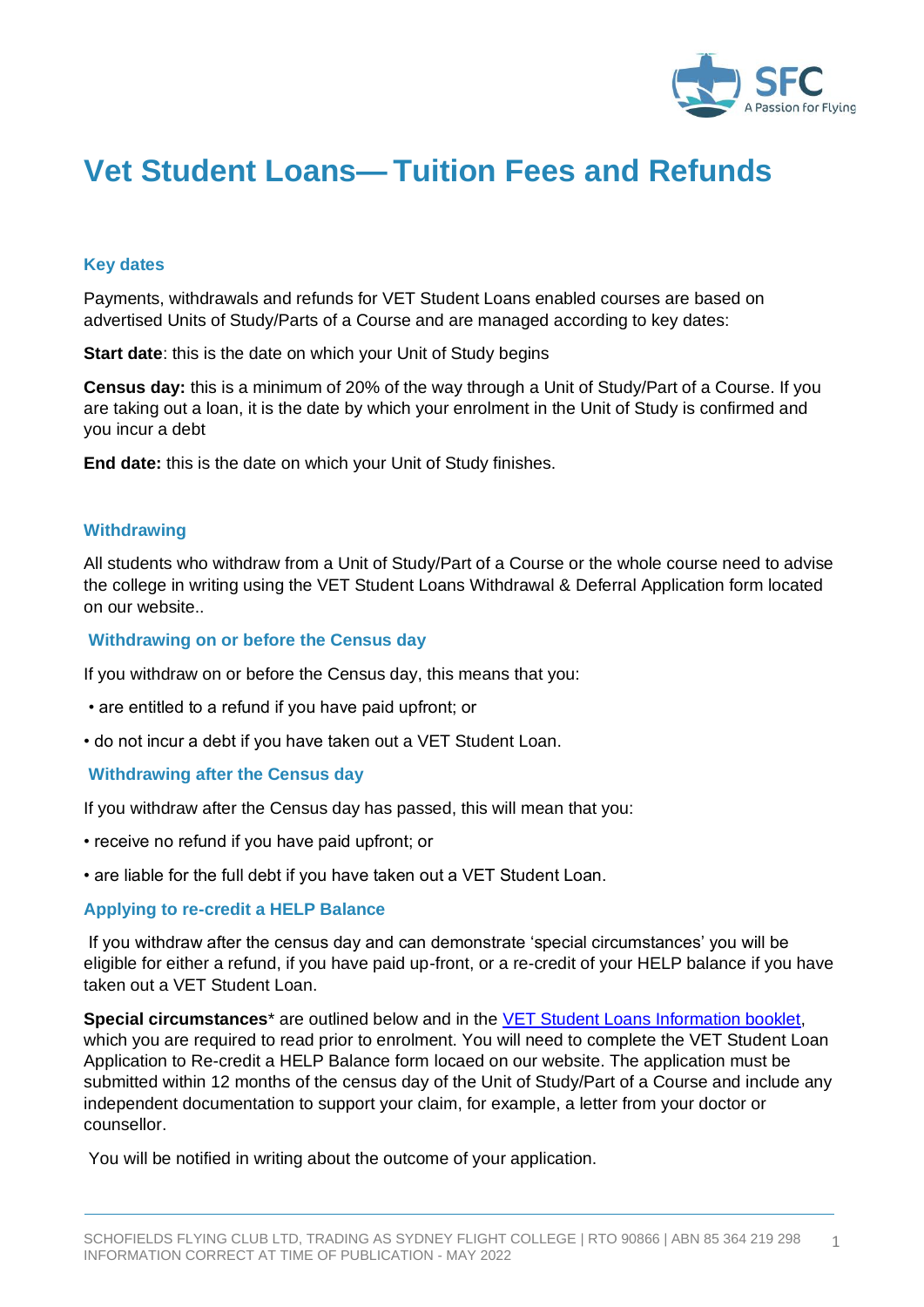

If your VETSL balance for a Unit of Study/Part of a Course is re-credited, any HELP debt you have incurred for that unit will also be removed including any indexation which may have been applied.

You are not eligible to apply for a re-credit if you have successfully completed the VET Unit of Study/Part of a Course.

## **Review and appeals**

If your application for a re-credit is not successful, you can request a review of the decision. See the VET Student Loans Student Review Procedures for more information. If your review request is unsuccessful, you may lodge an appeal to the Administrative Appeals Tribunal (AAT). The approximate cost to lodge an appeal with the AAT is \$884. In certain circumstances, this fee can be reduced to \$100. Go to http://www.aat.gov.au/. VSL Tuition Fees and Refunds Information for Students Version 1.7\_ 11 March 2022 Page 2 of 2 \*

## **Special Circumstances**

- 1. Beyond the student's control Circumstances could be considered beyond the student's control if a situation occurs that a reasonable person would consider is not due to the student's action or inaction, either direct or indirect, and for which the student is not responsible. This situation would generally be expected to be unusual, uncommon or abnormal. and
- 2. Do not make full impact until on or after the census day Circumstances could be considered not to make their full impact on the student until on or after the census day for the course or the part of the course if the student's circumstances occurred:
	- before the census day, but worsen after that day
	- before the census day, but the full effect or magnitude does not become apparent until after that day; or
	- on or after the census day and
- 3. Impracticable for the student to complete the requirements for the course, or the part of the course during the student's enrolment - Circumstances that make it impracticable for the student to complete the requirements for their course of part of the course may include:
	- medical circumstances, for example, where a student's medical condition has changed to such an extent that he or she is unable to continue studying.
	- family/student circumstances, for example, death or severe medical problems within a family, or unforeseen family financial difficulties, so that it is unreasonable to expect a student to continue studies. • employment related circumstances, for example, where a student's employment status or arrangements have changed so the student is unable to continue theirstudies, and this change is beyond the student's control; or
	- course related circumstances, for example, where the provider has changed the course or parts of a course it had offered and the student is disadvantaged by either not being able to complete the course or parts of a course, or not being given credit towards other or courses or parts of a course. A student is unable to complete the requirements for a course or part of a course, for example, if the student is unable to:
	- undertake the necessary private study required, or attend sufficient lectures or tutorials or meet other compulsory attendance requirements in order to meet their compulsory